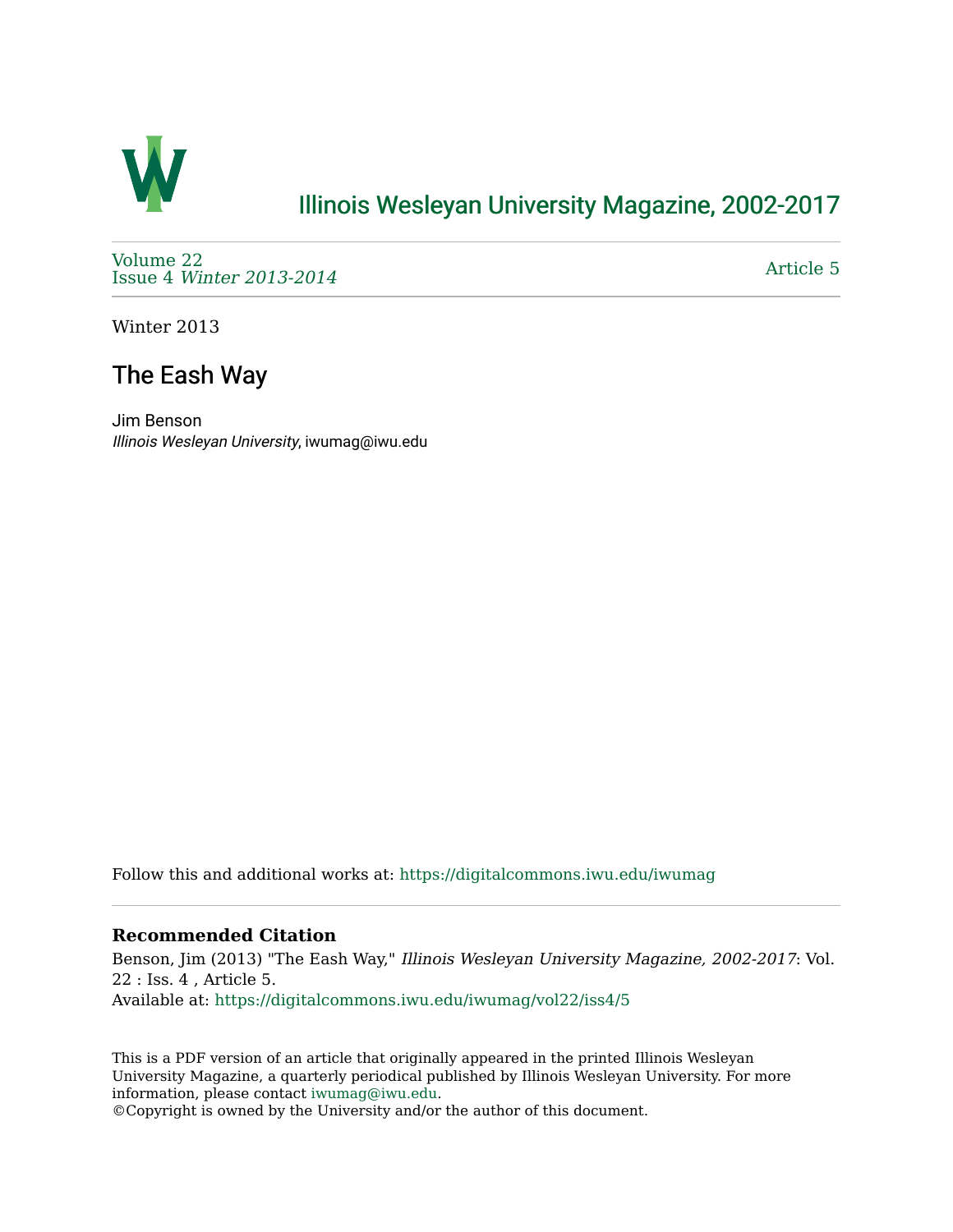### **The Eash Way**



**This fall, Norm Eash '75 became the winningest coach in Titan football's 122-year history.** 

#### **By JIM BENSON**

When Norm Eash '75 served as Dwight (Ill.) High School's football coach from 1982-86, his preseason Media Day was a hit for those attending.

Eash would have everything perfectly arranged. Players were ready for interviews with reporters and dressed to have their photos taken. A preseason guide with all essential information was handed out. Eash was available for a question-and-answer session to discuss his squad.

In short, it was like being at a college media event.

When Eash moved onward and upward in 1987 to become head coach at his alma mater, Illinois Wesleyan, he already had a plan in place and "a vision" for what type of program he wanted to run.

"Norm is maybe the most organized coach I've ever seen," said Illinois Wesleyan Athletic Director Dennie Bridges '61, who hired Eash. "He leaves nothing to chance and covers every base."

That has translated into victories —a lot of victories — in the last 27 seasons.

In fact, Eash became the winningest coach in IWU football history when the Titans defeated North Park, 52-21, in an Oct. 12 Homecoming contest at Tucci Stadium. The victory gave Eash 169 career wins, surpassing the mark of 168 held by the late Don "Swede" Larson '50, who coached at Illinois Wesleyan from 1954 to 1986 and for whom Eash played as a Titan lineman in the early 1970s.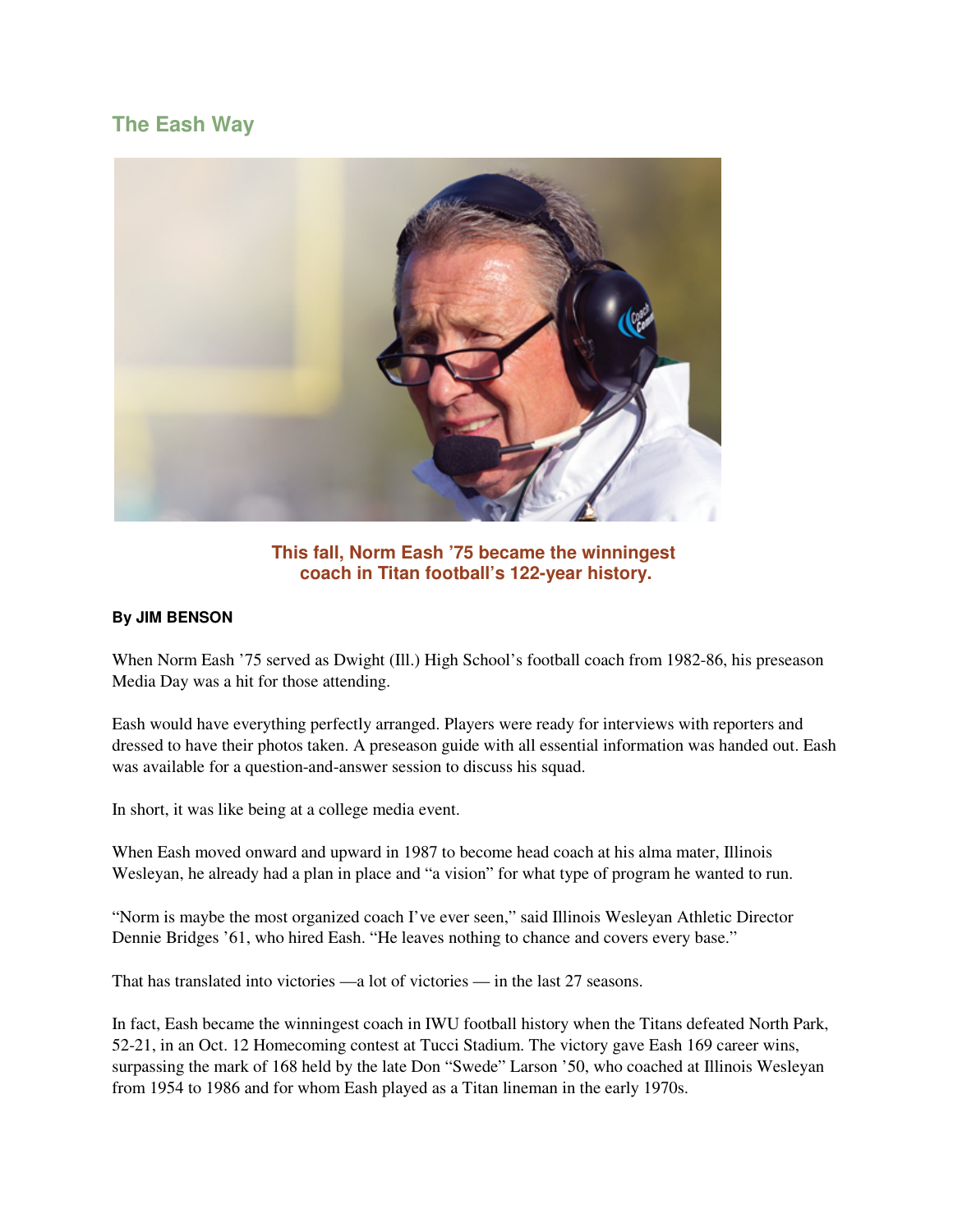To overtake Larson, who Eash said he holds in "such high esteem," makes this a strange kind of celebration.

"For me it's almost like I don't want to tie him," said Eash, his voice quivering and eyes glistening. "For our players now and in the future, they deserve those wins, and we want to get those wins because we have goals for the season.

"When you consider that football is the oldest sport on campus [122 years] and that there have been two coaches in 59 of those years, it's really humbling to be coach at my alma mater," said Eash, who played on a team that helped Larson achieve his 100th career win.



**Surpassing Don Larson's win record was bittersweet for Eash, who played for Larson (above) in the 1970s.**

"There is no way in my wildest dreams that I thought I would surpass Coach Larson's victory total here," says Eash. "As the years accumulate, I was busy recruiting student-athletes in the right spots and forming them into teams in a position to win — and then, all of a sudden, the victory record appears."

Much of Larson's coaching philosophy is carried on by Eash. "He had so much pride in the school and cared about all his players," Eash said. "Coach Larson always had time for the guys on his team, and I've tried to carry that with me."

| <b>Winning Percentage:</b><br>Eash's Titan Record So Far |
|----------------------------------------------------------|
| Overall: 173-90-1 (.657)                                 |
| Conference: 123-70-1 (.637)                              |
| CCIW titles: 1992, 1994, 1996, 2000,                     |
| 2001, 2007, 2009                                         |
| NCAA appearances: 1992, 1996, 2009,                      |
| 2011, 2013                                               |

Eash notes that there were some similarities between him and Larson getting their jobs at Wesleyan 33 years apart. "The school took a chance on me being a high school head coach, never a college coach or assistant, just like they did for Coach Larson," who came to IWU in 1954 after teaching in the Rockford, Ill., school system for four years.

Chris Bisaillon '93 saw something unique when Eash recruited him out of Herscher (Ill.) High School in 1989.

"One of the biggest qualities Coach Eash had was he was very good on selling a vision and painting this picture in everyone's mind that we have to buy in," said Bisaillon. "If we buy in, and we're all pulling the same direction, and all demanding of each other and have the same level of commitment he and the rest of the coaching staff has, then we can accomplish great things."

That certainly happened for Bisaillon.

He was a two-time Division III All-American wide receiver who set the all-time NCAA record with 55 touchdown receptions when he was done in 1992, topping the mark previously held by Jerry Rice of Mississippi Valley State.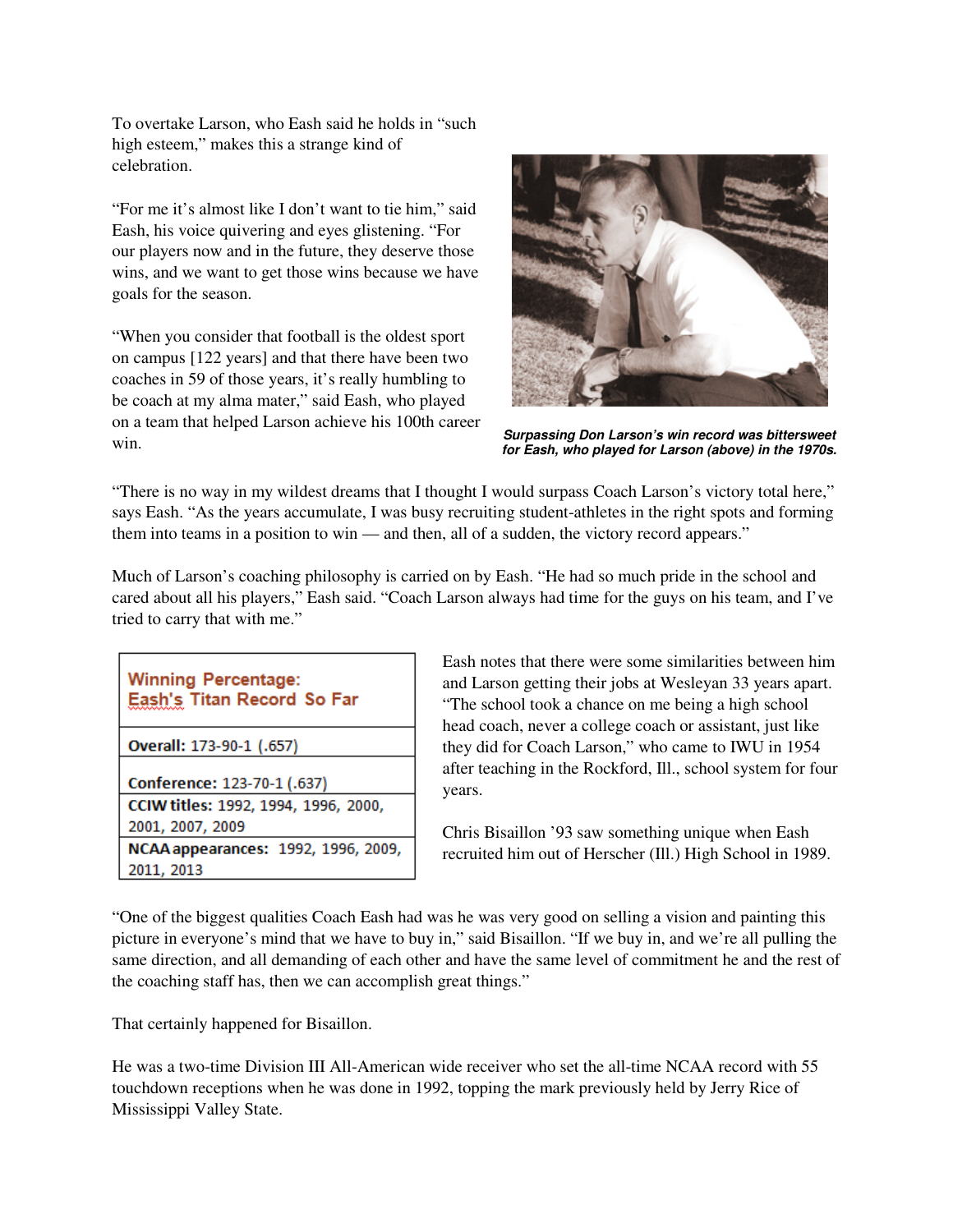And when Bisaillon was inducted into the National Football Foundation College Hall of Fame in May 2012, Eash was there by his side.

"He is an extremely loyal person. To this day I'm still friends with him," said Bisaillon. "I usually see him several times a year whether in Chicago or Bloomington. We talk on the phone periodically. This is 25 years later, and we're still maintaining a relationship on a friend level. I don't think that's something you're doing for any other reason than loyalty and being a good person."

The Titans have won seven CCIW championships and made five Division III playoff appearances under Eash. However, Bisaillon believes those who have played for Eash in the last 27 years learned far more than Xs and Os.

They learned how to handle the ups and downs. They learned how to be leaders. They learned what it takes to succeed beyond the field.

"The life lesson is you're going to get out of something what you put into it," said Bisaillon, who is cofounder (with fellow Titan football alums Jason Akemann '96 and Nate Hilding '96) of Bottleneck Management, which owns six restaurants in the Chicago area. "He wanted to make sure we were always performing at a level we would be proud of, and we certainly were going to require the same from our teammates."



**Former players Joe Bzdyl '03, Greg Feylo '00, Steve Messina '00, and Cam Nystrom '00 met with Eash at an alumni event. (Photo by Marc Featherly)**

Lon Erickson '97 is one of many former players who praise Eash for his commitment to encouraging his student athletes to excel in the classroom as well as on the field. Erickson was the record-setting starting quarterback for Eash's 1996 NCAA playoff team and was the winner that year of the Gagliardi Trophy, presented to the nation's top Division III player for excellence in football, academics and community service.

"It really started during the recruiting process. Coach Eash's focus wasn't just on football, but on the academic excellence and reputation of IWU and the opportunities that would be available to expand your intellectual scope while at IWU — and then be well-prepared to pursue any career or further educational goals afterwards."

Erickson, who is currently the portfolio manager and managing director of Thornburg Investment Management in Santa Fe, N.M., recalls how each initial team meeting of the season included a discussion on how players needed to take care of academics first.